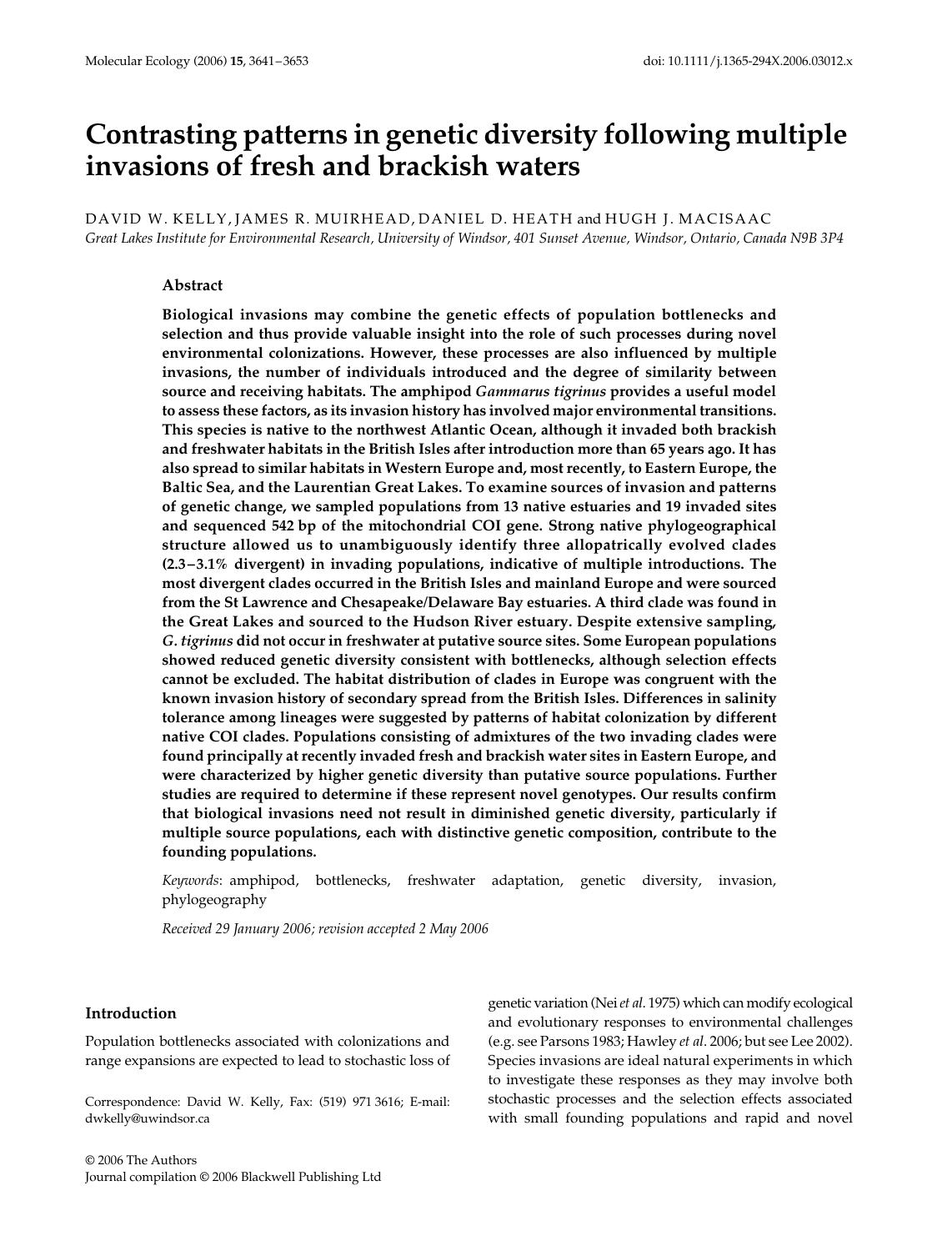environmental transitions (Lee & Bell 1999; Sakai *et al*. 2001; Wares *et al*. 2005). Low genetic diversity in some invasion studies is consistent with bottleneck and drift effects (Barrett & Shore 1989; Tsutsui *et al*. 2000; Sakai *et al*. 2001) but the effect on establishment success and long-term persistence is difficult to predict. For example, bottlenecks may create opportunities for new allelic combinations, converting genetic variation due to epistatic or dominance interactions into additive genetic variation (Lee 2002; Barton & Turelli 2004). Increased additive genetic variance during invasion would increase heritable phenotypic variation, providing fuel for evolutionary adaptation in novel environments (Lee 2002). The likelihood of seeding a population also may be greater for single, self-compatible propagules than for multiple propagules that are selfincompatible (Baker 1967). Furthermore, the apparent loss of diversity may be actually a consequence of native population differentiation across habitats, such that only specific genotypes survive new selective regimes (Bastrop *et al*. 1998; Reznick & Ghalambor 2001; Lee 2002). For example, Vasquez *et al*. (2005) identified salinity-dependent invasion success of different genotypes in the common reed *Phragmites australis*.

Surprisingly, a number of contemporary reviews of both animal and plant species find little support for a loss of genetic diversity associated with successful invasions (see reviews in Lee *et al*. 2004; Novak & Mack 2005; Wares *et al*. 2005). These patterns have been explained by high propagule pressure, that is, the introduction of a large number of individuals, as the effects of random genetic drift are inversely related to the effective size of the founding population size. High propagule pressure can be achieved either through frequent introductions or by a single introduction of a large number of individuals. Multiple introductions reduce bottleneck effects as they provide gene flow between source and destinations. Multiple introductions from divergent source populations can lead to admixture zones, which are characterized by higher within-population genetic diversity compared to source populations (Kolbe *et al*. 2004; Novak & Mack 2005; Voisin *et al*. 2005). Admixture zones may lead to novel genotypes that are more fit than parental genotypes in the novel environment, thereby promoting accelerated rates of evolution and range expansion (Ellestrand & Schierenbeck 2000; Wares *et al*. 2005).

The invasion of freshwater by estuarine and saltwater species requires a major physiological transition that few taxa have made (Lee & Bell 1999). Success of those species that have made this transition over the past 200 years has been attributed to new invasion vectors and pathways, disturbance and pollution, and the absence of competition (Lee & Bell 1999; Ricciardi & MacIsaac 2000; Reznick & Ghalambor 2001). Invasions of freshwater by estuarine and saltwater species should be accompanied by strong selection; thus, genetic surveys in these systems provide an excellent opportunity with which to identify mechanisms underlying evolutionary change (Lee & Bell 1999; Lee 2002).

The objectives of this study were to use a molecular phylogeographical approach to deduce invasion pathways between source and introduced populations of the amphipod *Gammarus tigrinus*, and to explore mechanisms underlying ecological changes associated with transition between divergent source and destination habitats.

#### *Invasion history and expectations*

*Gammarus tigrinus*, native to tidal estuaries of the northwest Atlantic Ocean, is widely distributed from the St Lawrence River in Quebec to the east coast of Florida, and occurs in salinities up to 25 PSU (practical salinity units; Bousfield 1973; D. Kelly, personal observation). The amphipod also has an extensive invasion history. *G. tigrinus* was first reported in 1931 in England in fresh waters contaminated by natural brine seepage (Sexton & Cooper 1939). However, it was reported thereafter in purely freshwater sites in Northern Ireland, leading Hynes (1955) to ascribe broad physiological plasticity for its invasion success. In 1957, 1000 individuals were introduced from a brackish brine lake in England to the salt-polluted River Werra, Germany, ostensibly to replace native species that declined as a consequence of pollution (Schmitz 1960; Fig. 1). The population established and spread downstream to the River Weser estuary in 1967, west to the Ems River estuary, and east to the oligohaline Kiel Canal and western Baltic Sea between 1975 and 1979 (Bulnheim 1980, 1985; Jaźdźewski 1980). In 1960, a few dozen individuals from freshwater Lough Neagh in Northern Ireland were reportedly introduced to the freshwater Ijsselmeer, the Netherlands to supplement fish feeding (Nijssen & Stock 1966; Fig. 1) after which, dispersal to inland fresh waters, including the Rhine River system and east to the Ems River, followed (Nijssen & Stock 1966; Pinkster *et al*. 1992). An allozyme study showed differentiation between Dutch and Weser-Werra populations, suggesting that these secondary introduction waves resulted from populations of different origins (Bulnheim 1985). However, close to the German-Dutch border, the Ems River estuary population was genetically intermediate between these groups, suggesting the occurrence of gene flow (Bulnheim 1985). More recently, *G. tigrinus* dispersed over a much greater spatial scale, including throughout the freshwater Elbe and Oder Rivers, and in the Baltic Sea in the Vistula Lagoon and along the northern Finnish coast (Jaźdźewski *et al*. 2002; Pienimaki *et al*. 2004). Finally, *G. tigrinus* invaded the Laurentian Great Lakes, first reported in sample collections from 2002.

A study of native North American *G. tigrinus* populations identified two cryptic species, highly divergent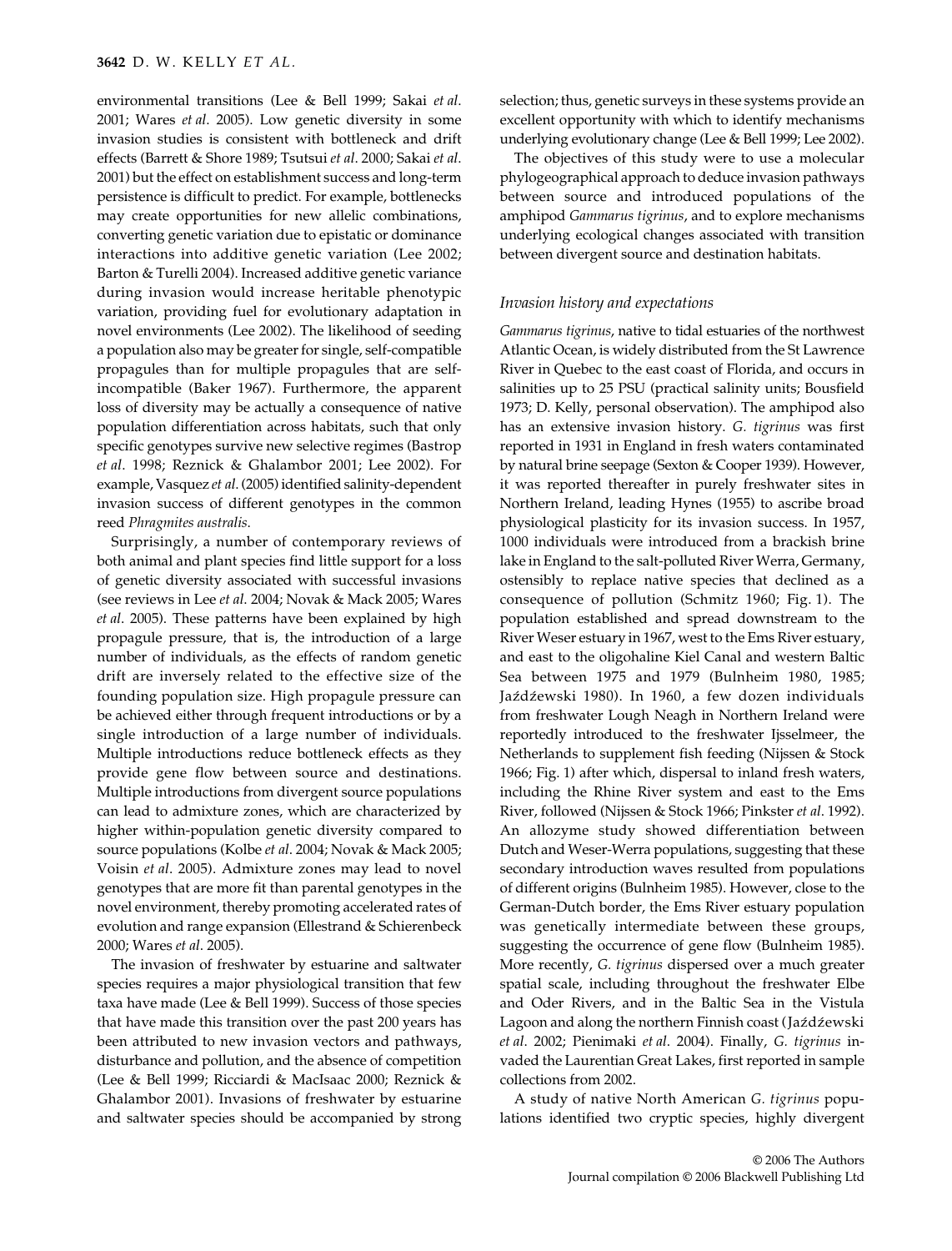



**Fig. 1** Collection sites of native and introduced *Gammarus tigrinus* populations assayed for a 542-bp region of the mitochondrial COI gene. Sites in North America represent the native range, except the two Great Lakes locations, where the species is introduced. All British Isles and mainland European sites are introduced. Arrows indicate the putative direction and timing of two separate introductions to mainland Europe from British Isles populations, based upon anecdotal accounts (see text). Where available, dates of initial discovery of invading *G. tigrinus* in a river system or locality are given for sites at which samples were collected (see also Introduction).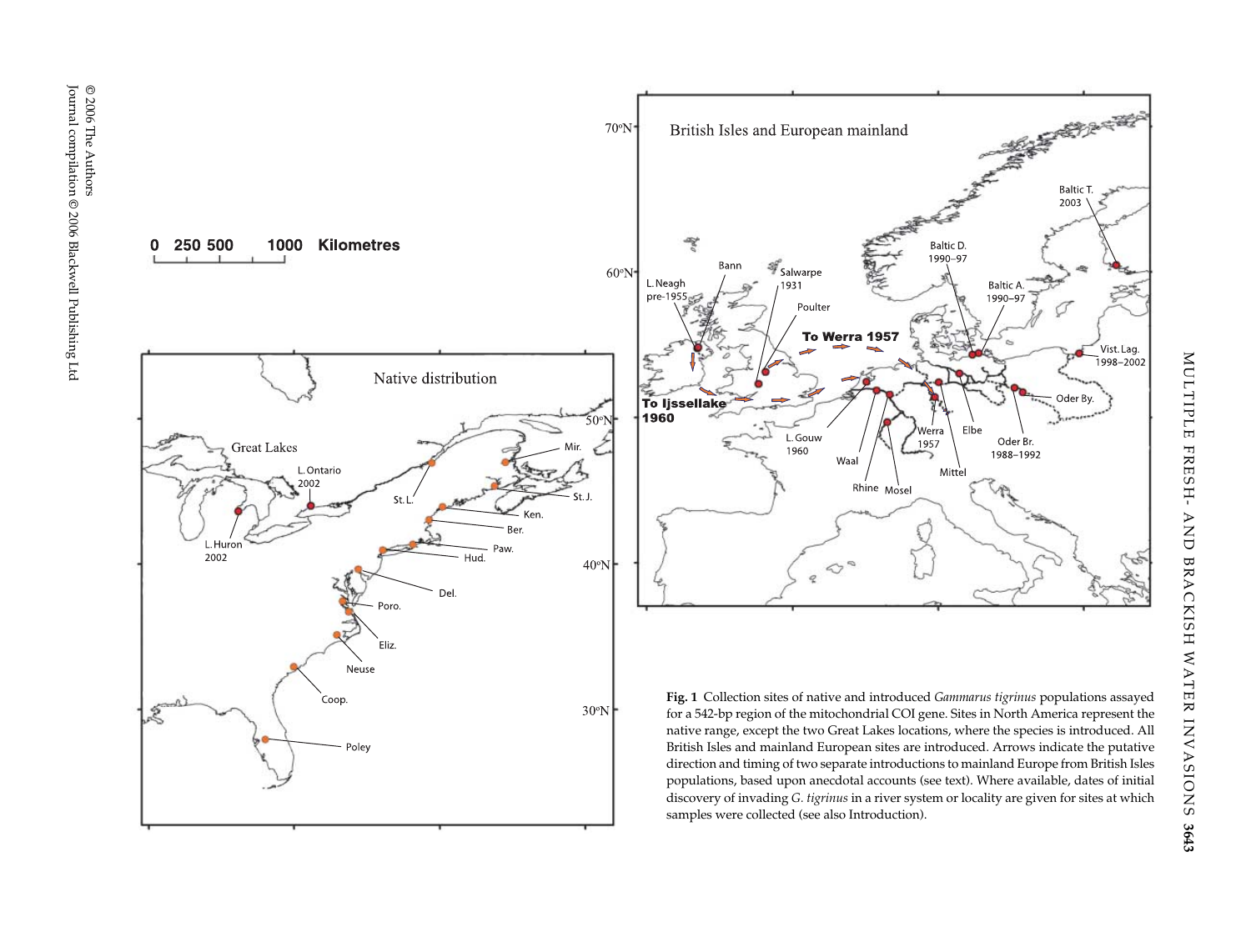clades within the cryptic species, and largely allopatric distributions in estuaries, thereby providing evidence for strong barriers to dispersal (Kelly *et al*. 2006). Thus, we expect that analysis of introduced populations should reveal which source population and cryptic species contributed to invasions and the presence of multiple introductions if they involved several source populations. With genetic drift and strong selection likely during invasion and the transition to freshwater, we expect low withinpopulation genetic diversity in invading as compared to source populations. However, this pattern may be influenced by the size of founding populations and by the occurrence of multiple introductions. Finally, putative English and Irish source populations for secondary introduction to mainland Europe originated from brackish and freshwater habitats, respectively. They were then introduced and spread throughout different salinity environments in Europe, raising the possibility of distinct habitat-dependent dispersal in these lineages.

## **Materials and methods**

The identification of source populations is hampered in many studies by low sampling effort and/or insufficient genetic structure in the native range. However, source population identification is essential when establishing a baseline for evolutionary change and for making comparisons with genetic diversity in invading populations (Wares *et al*. 2005). Therefore, it is essential that genetic surveys should encompass the full native and introduced range of a species. *Gammarus tigrinus* was collected from 19 sites throughout its entire invaded range in Europe and the North American Great Lakes, and 13 estuarine sites spanning its native range in North America (Table 1; Fig. 1). The total number of individuals collected at each site exceeded 30. A broad range of salinity habitats were represented across sampled European sites (Table 1; values > 0.5 PSU are brackish, Lee & Petersen 2002). Habitats were defined as brackish if subject to natural brine seepage, salt pollution, or if occurring in the low-salinity Baltic Sea. All sites in the native range occurred in estuaries subject to tidal fluctuation. All specimens were preserved in 95% ethanol and genomic DNA was extracted as in Kelly *et al*. (2006). A 542-bp fragment of the cytochrome *c* oxidase subunit I gene (COI) was amplified using polymerase chain reaction (PCR) with species-specific primers (forward primer 5′-TGCTTGAGCAAGTGCCTTAG-3′, reverse primer 5′- CTCTAGGGTCAAAGAAGGAAG-3′) under conditions described in Kelly *et al*. (2006). PCR products from 123 individuals from the introduced populations were sequenced using the DTCS Quick Start cycle sequencing kit (Beckman Coulter) and CEQ8000 automated sequencer, following the manufacturer's instructions. Sequence data for 143 native individuals were obtained from Kelly *et al*. (2006). All sequences were aligned by eye using OMIGA 1.2 (Oxford Molecular) and no insertions/deletions were found. Using the same protocol, outgroup sequences were obtained for another North Atlantic species, *Gammarus daiberi*, from the Delaware estuary.

We assessed patterns of phylogeographical divergence to identify source populations, the likelihood of multiple independent introductions, and to determine the relationship between the distribution of invading populations and habitat salinity. Divergence was assessed using the neighbour-joining algorithm, with genetic distance calculated as pairwise sequence divergence (Kimura 2-parameter distance model) in mega 2.1 (Kumar *et al*. 2004). Nodal support was calculated using 10 000 bootstrap pseudoreplicates. An additional test of phylogeny employed maximum parsimony heuristic searches conducted in paup\* 4.0 (version 4.0b10; Swofford 2001) on all unique haplotypes using the branch-swapping algorithm, treebisection–reconnection (TBR) with 100 random stepwise additions. Branch support was obtained with 1000 bootstrap replicates.

We examined the genetic structure among and within regions, habitat types and populations, using analyses of molecular variance (amova; Excoffier *et al*. 1992), as implemented in arlequin 2.0 (Schneider *et al*. 2000). Pairwise sequence divergences were tested by partitioning total variance into components analogous to *F*-statistics, the significance of which were tested using 10 000 permutations of haplotypes between populations and an alpha value of 0.05 (Schneider *et al*. 2000). We initially conducted separate amovas on populations in the native range (northern species only; see Results) and for the introduced European populations to characterize among- and withinpopulation genetic structure in each region. Two additional amovas were conducted on invading European populations using an additional hierarchical grouping level. In the first, the effect on genetic structure of presumed invasion history and secondary dispersal in Europe was assessed by grouping populations according to 'invaded region' (British Isles populations vs. mainland European populations; see Table 1). The second test assessed genetic structure in relation to habitat salinity (freshwater vs. brackish) for all invading European populations.

We used four estimates of genetic diversity to assess the presence of population bottlenecks after introduction. First, we assessed whether significant differences existed in mean pairwise sequence divergence (p-distance; in mega) within each population in Europe as compared to its putative source population. In order to make valid comparisons, we accounted for two different putative source regions. For example, European populations were characterized by two highly divergent clades (N1 and N4, see Results) that sourced to geographically disjunct native regions. Some European populations were monomorphic,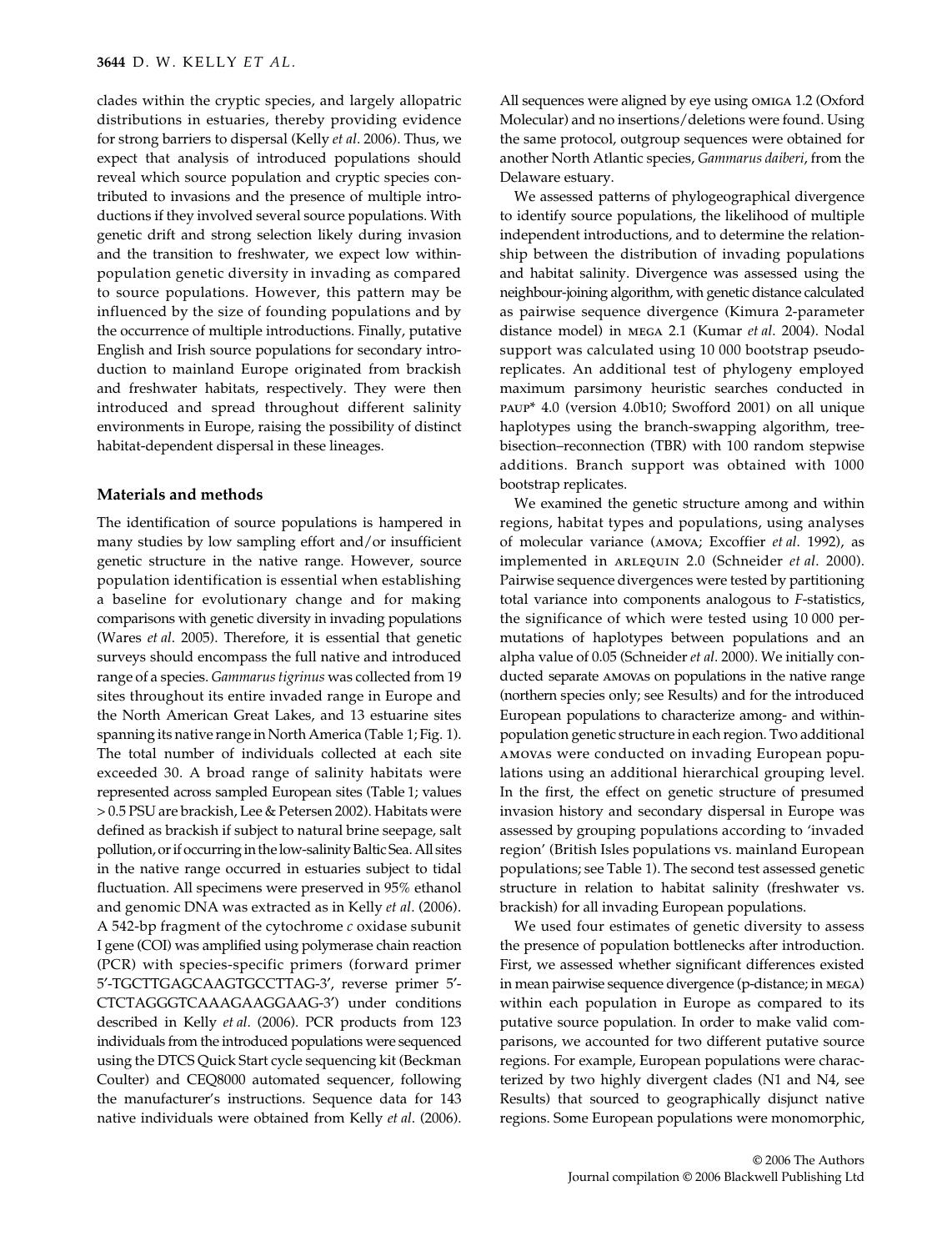| <b>Table 1</b> <i>Gammarus tigrinus</i> collection sites in North America and Europe with the number of individuals sequenced per population for the |
|------------------------------------------------------------------------------------------------------------------------------------------------------|
| COI gene. Brackets indicate final sample sizes after a preliminary analysis identified several putative source estuaries (see text).                 |
| Abbreviations denote populations in Figs 1 and 2. For habitat: E, estuarine/tidal; B, brackish; F, freshwater. For status: N, native;                |
| I, invaded; SI, secondary invaded. Salinity values are those recorded at the time of collection                                                      |

| Location                                  | Habitat     | Status      | Salinity (PSU) | Abbreviation    | N              | Latitude | Longitude |
|-------------------------------------------|-------------|-------------|----------------|-----------------|----------------|----------|-----------|
| St Lawrence estuary, Montmagny, Quebec    | Ε           | N           | 6.5            | St L            | $25*$          | 46.9     | $-70.5$   |
| Miramichi estuary, New Brunswick          | E           | N           | 16.0           | Mir.            | 12             | 47.0     | $-65.5$   |
| St John estuary, New Brunswick            | E           | N           | 4.1            | St J            | 9              | 45.3     | $-66.2$   |
| Kennebac estuary, Maine                   | E           | N           | 8.5            | Ken.            | 5              | 43.9     | 43.9      |
| Berrys Creek, New Hampshire               | E           | N           | 16.0           | Ber.            | 11             | 43.0     | $-70.7$   |
| Pawcatuck estuary, Rhode Island           | E           | N           | 11.2           | Paw.            | 10             | 41.3     | $-71.8$   |
| Hudson estuary, New York                  | E           | N           | 7.8            | Hud.            | $24*$          | 40.9     | $-73.8$   |
| Delaware estuary, Deemers beach, Delaware | E           | N           | 5.0            | Del.            | $30*$          | 39.6     | $-75.5$   |
| Poropotank estuary, Virginia              | E           | N           | 10.0           | Poro.           | $16*$          | 37.4     | $-76.6$   |
| Elizabeth estuary, canal locks, Virginia  | E           | N           | 10.2           | Eliz.           | $40*$          | 36.7     | $-76.2$   |
| Neuse estuary, New Bern, N. Carolina      | E           | N           | 14.2           | Neuse           | 11             | 35.1     | $-77.0$   |
| Cooper River, u/s Charleston; S. Carolina | $\mathbf E$ | $\mathbf N$ | 20.0           | Coop.           | 7              | 32.9     | $-80.0$   |
| Poley Creek, Florida                      | E           | N           | 4.0            | Poley           | 11             | 27.9     | $-81.9$   |
| <b>Great Lakes</b>                        |             |             |                |                 |                |          |           |
| Lake Ontario, Frenchman's Bay, Ontario    | F           | I           | < 0.5          | L.Ontario       | 5              | 43.8     | $-79.0$   |
| Lake Huron, Saginaw Bay, Michigan         | F           | I           | < 0.5          | L. Huron        | 8              | 43.6     | $-83.8$   |
| <b>British Isles</b>                      |             |             |                |                 |                |          |           |
| Lough Neagh, Northern Ireland             | F           | I           | < 0.5          | L. Neagh        | 10             | 54.7     | $-6.5$    |
| Bann River, Northern Ireland              | $\mathbf F$ | I           | < 0.5          | Bann            | 10             | 54.8     | $-6.4$    |
| Salwarpe River, England                   | B           | I           | 1.7            | Salwarpe        | $\overline{2}$ | 52.2     | $-2.1$    |
| Poulter River, England                    | B           | T           | 1.0            | Poulter         | 5              | 53.2     | $-1.0$    |
| Mainland Europe                           |             |             |                |                 |                |          |           |
| Lake Gouwzee, the Netherlands             | F           | <b>SI</b>   | < 0.5          | L. Gouw         | 10             | 52.4     | 5.0       |
| R. Waal, Rhine, the Netherlands,          | $\mathbf F$ | SI          | < 0.5          | Waal            | 10             | 51.8     | 5.8       |
| Rhine River, Germany                      | $\mathbf F$ | SI          | < 0.5          | Rhine           | $\overline{2}$ | 51.5     | 6.6       |
| Mosel, nr Zell, Germany                   | F           | SI          | ${}< 0.5$      | Mosel           | $\overline{2}$ | 50.1     | 7.2       |
| Elbe River, Germany                       | F           | SI          | ${}_{< 0.5}$   | Elbe            | $\overline{4}$ | 53.0     | 11.4      |
| Mittlelandkanal, Germany                  | F           | <b>SI</b>   | ${}_{< 0.5}$   | Mittel.         | $\overline{2}$ | 52.0     | 10.0      |
| Oder River, Bytom, Poland                 | F           | SI          | ${}< 0.5$      | Oder By         | 10             | 51.7     | 15.8      |
| Oder River, Brody, Poland                 | F           | SI          | ${}< 0.5$      | Oder Br         | 10             | 52.0     | 15.4      |
| Werra River, Germany                      | B           | SI          | 3.4            | Werra           | 10             | 51.3     | 9.7       |
| Baltic Sea, Vistula Lagoon, Poland        | B           | SI          | 4.5            | Vist. Lag.      | 10             | 54.3     | 19.7      |
| Baltic Sea, Dierhagen Lagoon, Germany     | B           | SI          | 1.5            | <b>Baltic D</b> | 10             | 54.2     | 12.3      |
| Baltic Sea, Anleger Lagoon, Germany       | B           | SI          | 5.0            | <b>Baltic A</b> | 10             | 54.4     | 12.7      |
| Baltic Sea, Turku, Finland                | B           | <b>SI</b>   | 4.4            | <b>Baltic T</b> | 10             | 60.4     | 22.2      |

\*denotes putative source populations where sample size was increased (see text).

that is, all individuals sequenced belonged either to clade N1 or clade N4. The remaining populations comprised sympatric admixture zones of individuals representing both clades (see Results). In each European population where N1 was monomorphic, genetic diversity was compared with that in the St Lawrence River estuary, the putative source of N1 (see Results). For each European population wherein N4 was monomorphic, genetic diversity was compared with the populations in the Delaware, Poropotank and Elizabeth estuaries, as any of these may have served as a source of N4. Sample size in several introduced populations was small ( $n \leq 5$ ), and thus, only those populations of  $n = 10$  were used in these comparisons. For putative

sources, we standardized *n* to 10 when calculating mean p-distances, as their sample sizes were much higher. For example, *n* in the St Lawrence, Delaware, Poropotank and Elizabeth estuaries was  $n = 25, 30, 16$ , and 40, respectively. Each source-introduced population comparison involved a Monte Carlo-based rarefaction approach, in which mean p-distance was recalculated for 5000 iterations using 10 randomly chosen individuals from the appropriate source pool. A Monte Carlo approach was warranted as there is no theoretical distribution of p-distances for standard statistical analyses (Sokal & Rohlf 2003). Furthermore, rarefaction and Monte Carlo sampling has been widely employed in ecological studies of species diversity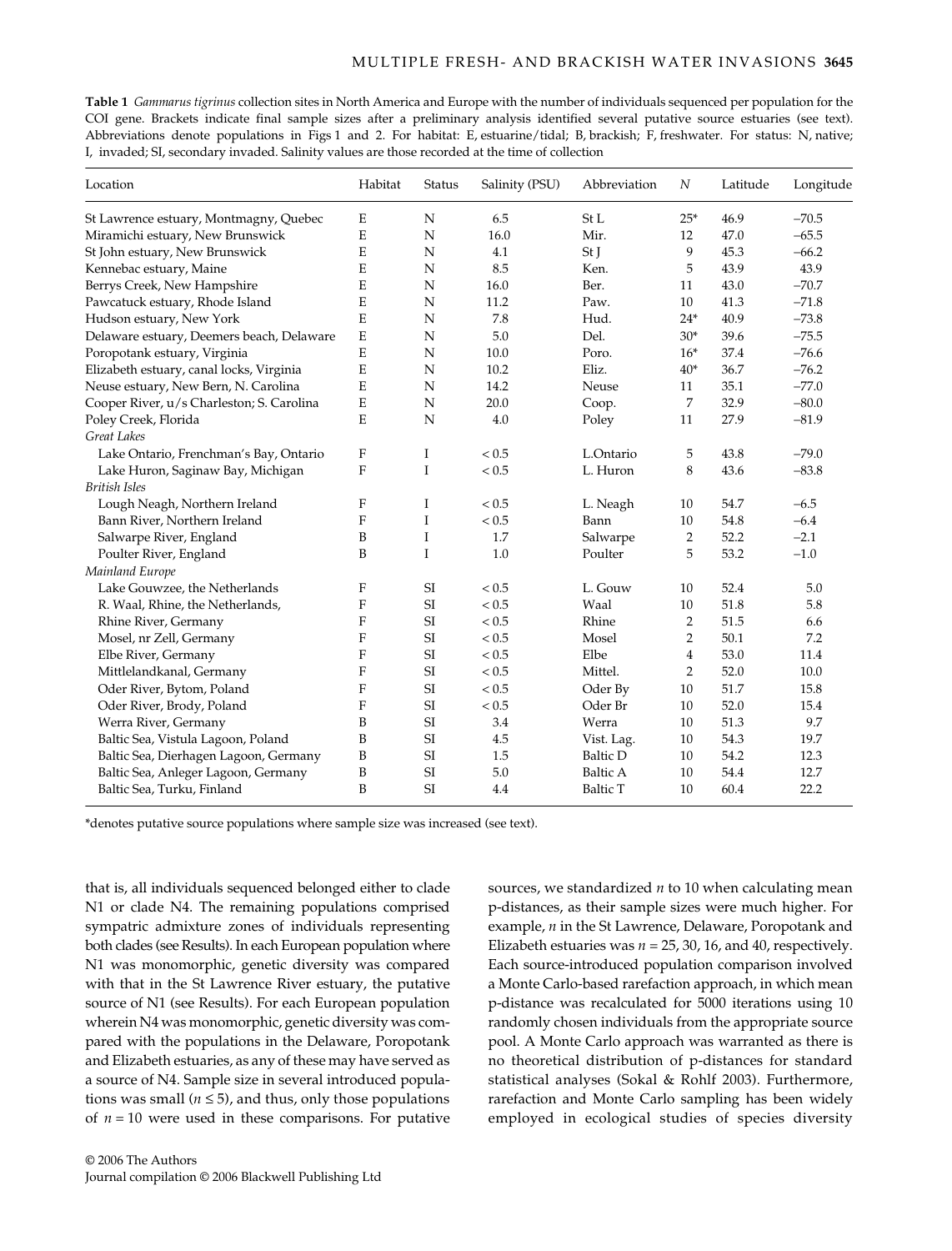(Gotelli & Colwell 2001 and in genetic studies of allelic diversity (e.g. see Kalinowski 2004; Petit *et al*. 2005). In each comparison, we tested the null hypothesis that within population genetic diversity (mean p-distance) in the introduced population was not significantly different than that in its putative source (s). We assessed significance of the contrast at alpha  $= 0.05$  by calculating the proportion of iterations in which the mean p-distance of the resampled source population was greater than or equal to the p-distance from the introduced population. For each introduced population, we employed a Bonferroni adjustment to account for contrasts involving multiple sources (Sokal & Rohlf 2003). For example, four contrasts of genetic diversity were made for introduced populations that were admixtures of the two clades (see Results), one with the St Lawrence estuary (N1 putative source) and three involving comparisons with the Delaware, Poropotank and Elizabeth estuaries (N4 putative sources).

The remaining three indices of genetic diversity for the same populations involved qualitative contrasts, and these were (i) haplotype diversity (*H*), (ii) the number of segregating sites, that is, the number of nucleotide differences [theta θ(*S*); Tajima 1983], and (iii) the average number of pairwise differences [theta θ(3); Tajima 1983]. Haplotype diversity was standardized for putative source populations to  $n = 10$  using the program RAREFAC (Petit *et al*. 1998). Theta (*S*) and theta (3) were calculated in arlequin.

# **Results**

While our analysis used sequence data for native *Gammarus tigrinus* populations from our previous study (see Kelly *et al*. 2006), we sequenced a further 85 individuals from a subset of these native estuaries (see Table 1). We did this because sample size can limit identification of source regions in molecular studies of invading species (Wares *et al*. 2005), and because a preliminary phylogenetic analysis showed that a few haplotypes of shared ancestry in introduced European and Great Lakes' populations were found in more than one native estuary (see below).

Of the 542-bp region of the COI gene aligned for 351 assayed individuals, we identified 64 haplotypes and 127 polymorphic sites, of which 117 were parsimoniously informative. A novel haplotype in the Great Lakes, and two that were widely distributed in Europe, were not found in any individuals from the native region. In the neighbourjoining analysis, inclusion of additional sequences from native populations and those from introduced populations did not change the phylogenetic relationships detected in our previous study of native populations (Kelly *et al*. 2006). That is, there were cryptic northern and southern species with the former composed of four largely geographically separate clades (Fig. 2). Parsimony analysis identified a similar overall topology but with higher branch support for the separation of clades N1/2 from N3 (100%, not shown). The distribution of haplotypes in introduced populations in Europe and the Great Lakes matched exactly or shared similar ancestry to three clades (N1, 3 and 4) drawn only from the 'northern' species in the native range (Fig. 2). These clades were highly divergent, with the most divergent and geographically disjunct being N1 and N4; both of these clades also occurred in the British Isles and Europe (Figs 2 and 3). The NI clade was represented by nine haplotypes which occurred in five estuaries in the native range, although none of the haplotypes were shared among estuaries (Fig. 2). Only a single haplotype from the N1 clade was present in invading populations. This haplotype was found in both English sites and in eastern mainland Europe. This haplotype was found only at the northern extent of our native survey in the St Lawrence estuary, and is referred to hereafter as N1 (Figs 2 and 3).

Five haplotypes (N4a–e) represented the N4 clade in its invaded range throughout Ireland and mainland Europe (Figs 2 and 3). Only three of these haplotypes (N4a–c) were found in the native range, and they were sourced to the Delaware, Poropotank and Elizabeth estuaries. However, additional sequencing of individuals from these sites (*n* = 30, 16 and 40, respectively) failed to recover the two unique introduced haplotypes N4d and N4e.

Clades N1 and N4 appeared to have different habitat distributions in Europe (see also amova below). Clade N1 occurred in allopatry only in four brackish water habitats: two in England, the River Werra, and in Anleger Lagoon of the Baltic Sea (Table 1; Fig. 3). Clade N4 occurred in allopatry in seven freshwater sites: two in Northern Ireland, one in Lake Gouzee (part of the IJsselmeer, the Netherlands), and four throughout the Rhine system and Mittelandkanal (Germany). Both clades were present in sympatric admixture zones at the remaining six sites, which spanned both fresh and brackish water habitats (Table 1; Fig. 3). Populations at these sites had very high mean sequence divergence (3.4%). The North American Great Lakes populations were represented by a third divergent clade (N3). A single haplotype was dominant in this system and was sourced to the Hudson and St Lawrence River estuaries (Figs 2 and 3). Additional sequencing (*n* = 25 St Lawrence estuary; *n* = 24 Hudson estuary) failed to recover a unique N3 haplotype in an individual from Lake Huron that differed by a single base substitution.

As only clades from the northern *G. tigrinus* species were introduced, all amovas excluded the southern species. In the native region, 67.5% (*P <* 0.0001) of the total genetic variation occurred among populations, with the remainder within populations. In contrast, invading populations of British Isles/European regions exhibited lower amongpopulation genetic variation (54.1%, *P* < 0.0001) and higher within-population variation (45.9%). This difference was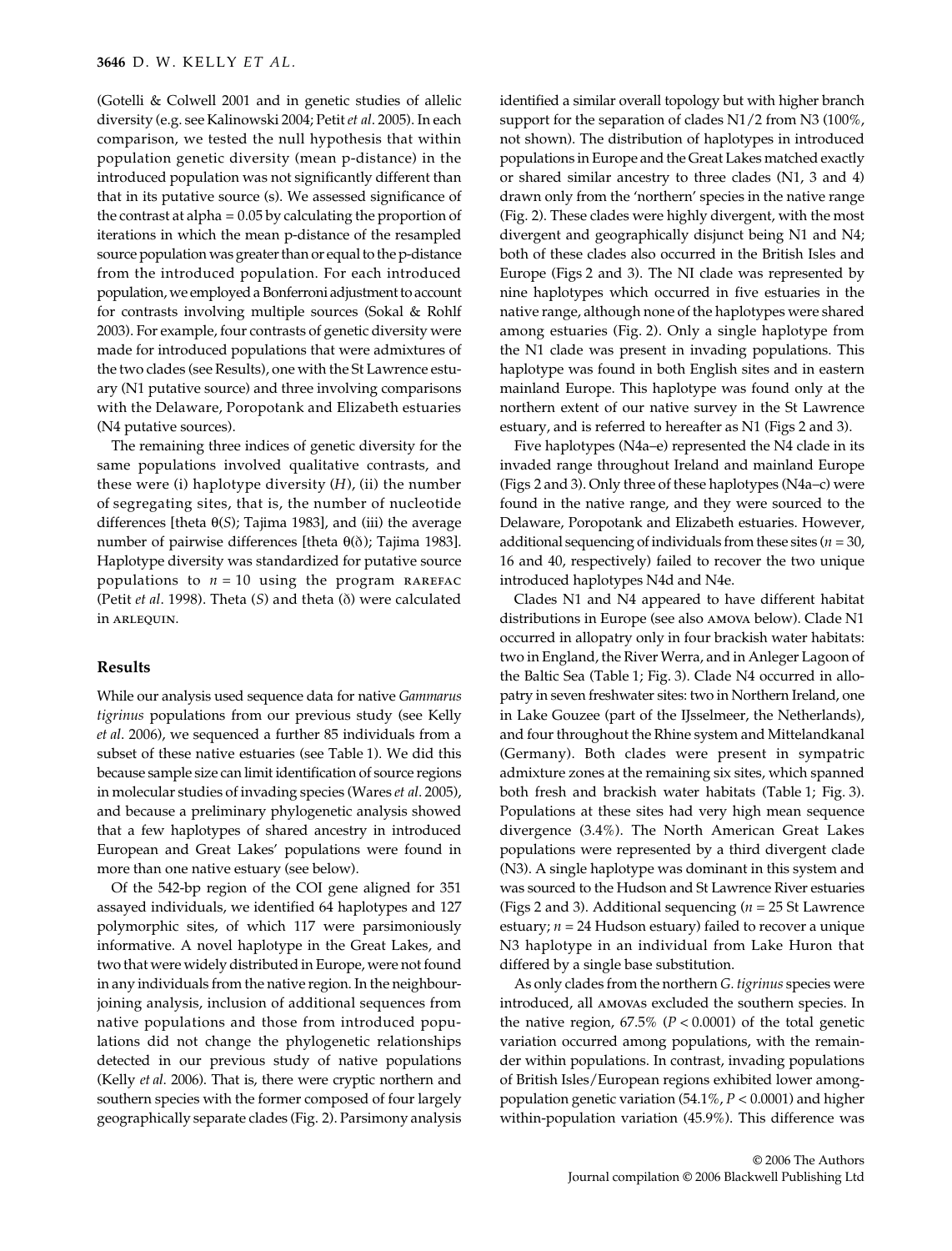

**Fig. 2** Neighbour-joining tree of *Gammarus tigrinus* COI haplotypes from populations across the northwest Atlantic coast (nodal support with 10 000 bootstrap pseudo- $N1$ replicates). Black boxes designate native haplotypes which are identical to those in introduced populations (white boxes) and, thus, putative source sites. Introduced populations in Europe comprise two deeply divergent clades (N1 and N4a, b, c) of the  $N2$ four that occur in the northern species (i.e. N1–4). Of the N4 clade, haplotypes N4d and N4e are unique to several European populations but cluster with N4a (dashed boxes). Introduced populations from the Great Lakes derive from a single haplotype in a separate divergent clade (N3). One

clusters with the putative source populations (dashed box).

individual in Lake Huron is unique but

 $N<sub>4</sub>$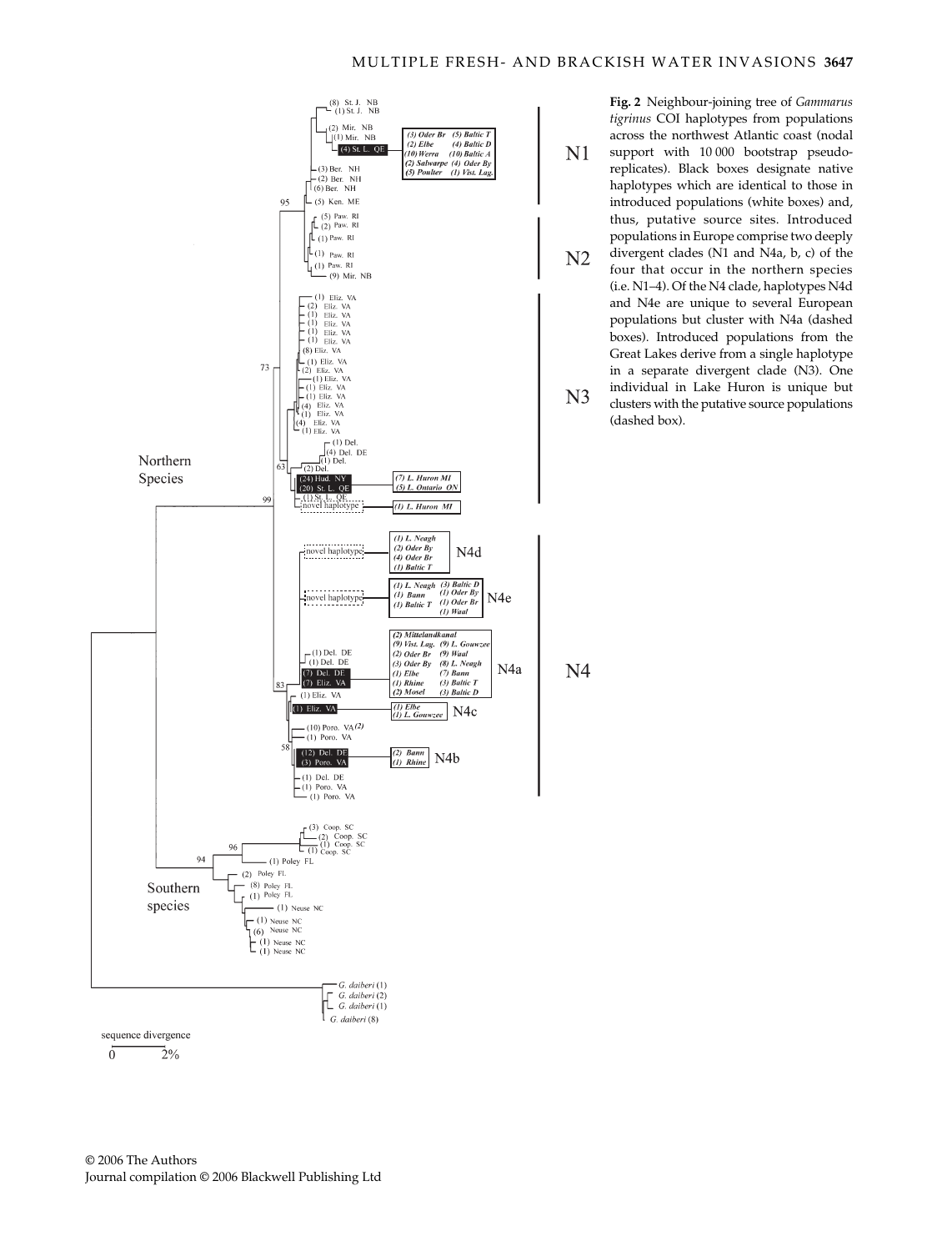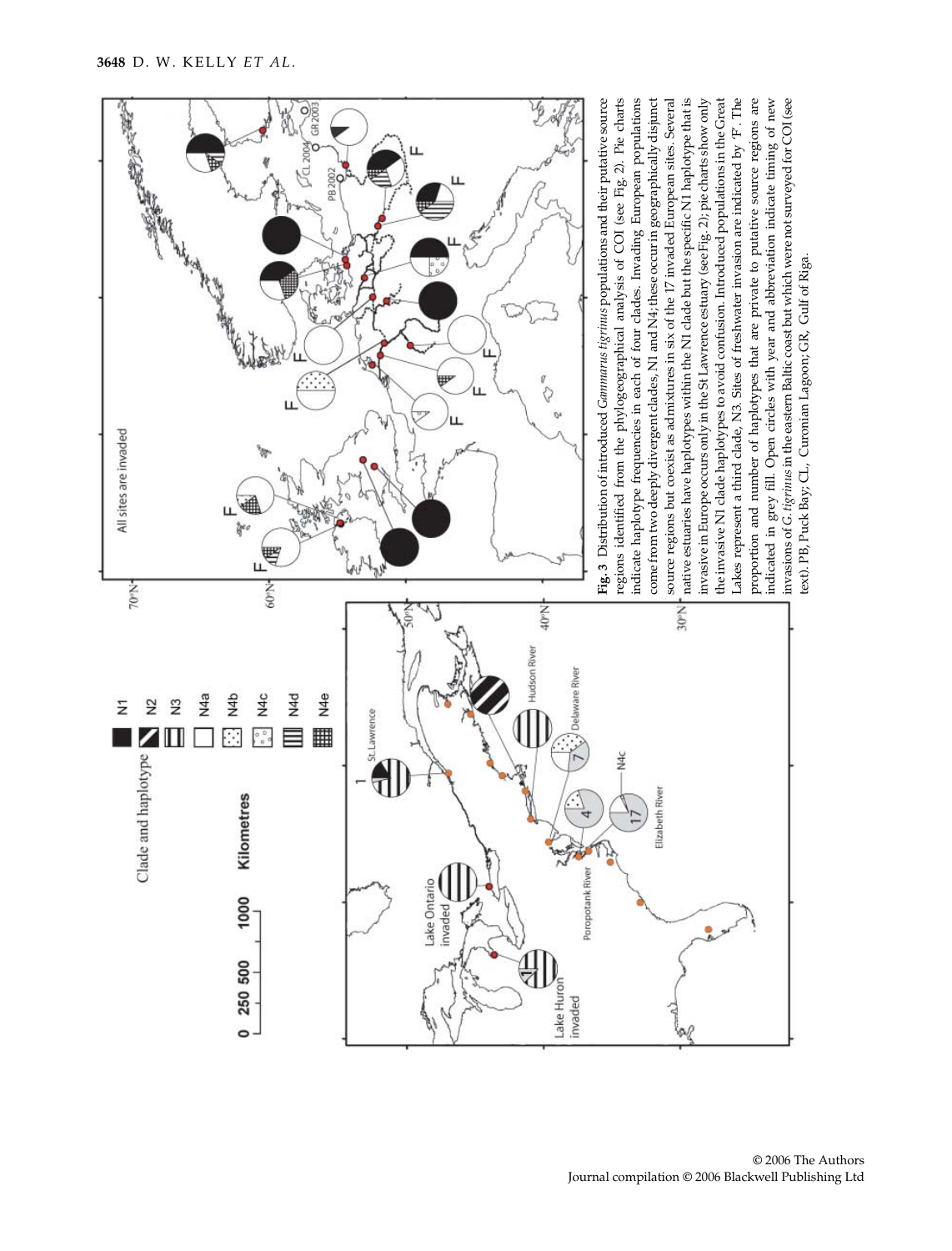|                          | Clade(s)       | Mean sequence divergence |                    |                           |             |             |  |  |
|--------------------------|----------------|--------------------------|--------------------|---------------------------|-------------|-------------|--|--|
| Introduced<br>population |                | Introduced               | N1 source          | N <sub>4</sub> source (s) |             |             |  |  |
| $(n = 10)$               | present        | population               | <b>St Lawrence</b> | Elizabeth                 | Delaware    | Poropotank  |  |  |
| Werra                    | N1             | 0.0000                   | $0.00723***$       |                           |             |             |  |  |
| Baltic, Anleger          | N1             | 0.0000                   | $0.00715***$       |                           |             |             |  |  |
| L. Neagh                 | N <sub>4</sub> | 0.0007                   |                    | $0.0087***$               | $0.0120***$ | $0.0035**$  |  |  |
| R. Bann                  | N <sub>4</sub> | 0.0037                   |                    | $0.0087*$                 | $0.0120***$ | $0.0035$ NS |  |  |
| L. Gouwzee               | N <sub>4</sub> | 0.0011                   |                    | $0.0087***$               | $0.0120***$ | $0.0035**$  |  |  |
| Waal                     | N <sub>4</sub> | 0.0004                   |                    | $0.0086***$               | $0.0119***$ | $0.0034**$  |  |  |
| Baltic, Dierhagen        | N1 & N4        | 0.0197                   | $0.00720***$       | $0.0087***$               | $0.0120***$ | $0.0034***$ |  |  |
| Oder, Bytom              | N1 & N4        | 0.0199                   | $0.00700***$       | $0.0087***$               | $0.0120***$ | $0.0034***$ |  |  |
| Oder, Brody              | N1 & N4        | 0.0179                   | $0.00712***$       | $0.0086***$               | $0.0120***$ | $0.0034***$ |  |  |
| Vistula Lagoon           | N1 & N4        | 0.0070                   | 0.00712 NS         | $0.0087$ NS               | $0.0120*$   | $0.0034***$ |  |  |
| Baltic, Turku            | N1 & N4        | 0.0204                   | $0.00710***$       | $0.0086***$               | $0.0120***$ | $0.0034***$ |  |  |

**Table 2** Contrasts of genetic diversity (Monte Carlo rarefaction estimate, see text) between putative source and introduced European populations (*n* = 10 per population). Values in bold and underline indicate contrasts where genetic diversity is significantly lower or higher, respectively, in native regions as compared to invading populations. Significance was assessed after Bonferroni adjustment (see text)

\*\*\**P* < 0.001, \*\**P* < 0.01, \**P* < 0.05; NS, not significant.

likely driven by the highly divergent clade admixture populations; thus, amova was repeated using only monomorphic populations. As expected, a much larger proportion of genetic variation was then explained among populations (94.5%,  $P < 0.0001$ ). In the AMOVA to assess a regional effect between the British Isles and mainland Europe, a negative variance component and the percentage variation explained (−10.28%, *P* = 0.66) indicated that genetic structure was absent at this level (ARLEQUIN webpage: http://lgb.unige.ch/arlequin/software/2.000/ doc/faq/faqlist.htm). However, the amova to assess the effect of habitat salinity in Europe revealed significant genetic structuring (38.2%, *P* < 0.01) between freshwater and brackish sites.

Two main patterns arose in contrasts of genetic diversity between putative sources and introduced European populations, and not surprisingly, were dependent on whether clades N1 or N4 occurred in allopatry or as admixtures. With one exception (Poropotank vs. River Bann), in introduced populations in which N1 or N4 clades were monomorphic, mean sequence divergence was significantly lower than that in either putative source region (Table 2). A similar pattern was evident in haplotype diversity, the number of segregating sites, and the average number of pairwise differences (Table 3). Given that clades N1 and N4 were highly divergent, it was not surprising that admixture populations were significantly more diverse (mean p-distance) than either of their putative sources. An exception was the Vistula Lagoon, ostensibly due to the low frequency of N1 haplotypes (Fig. 3). Invading populations that were admixtures of N1 and N4 generally had higher haplotype diversities, numbers of segregating sites, and

**Table 3** Population diversity indices (see text) for invading and putative native source areas for the two divergent clades N1 and N4

| Site                    | Invaded (I)<br>or native (N)<br>source<br>population | Clade          | Н     | $\theta(S)$ | $\theta$ ( $\delta$ ) |
|-------------------------|------------------------------------------------------|----------------|-------|-------------|-----------------------|
| Elizabeth               | N                                                    | N <sub>4</sub> | 0.919 | 4.54        | 6.43                  |
| Delaware                | N                                                    | N <sub>4</sub> | 0.784 | 5.87        | 4.66                  |
| Poropotank              | N                                                    | N <sub>4</sub> | 0.600 | 1.86        | 1.85                  |
| L. Neagh                | Ī                                                    | N <sub>4</sub> | 0.378 | 0.70        | 0.40                  |
| R. Bann                 | I                                                    | N4             | 0.511 | 2.12        | 1.97                  |
| L. Gouwzee              | Ī                                                    | N <sub>4</sub> | 0.200 | 1.06        | 0.58                  |
| Waal                    | Ī                                                    | N <sub>4</sub> | 0.200 | 0.35        | 0.20                  |
| <b>St Lawrence</b>      | N                                                    | N1             | 0.347 | 3.70        | 3.72                  |
| Werra                   | Ī                                                    | N1             | 0.000 | 0.00        | 0.00                  |
| Baltic Anleger          | I                                                    | N1             | 0.000 | 0.00        | 0.00                  |
| <b>Baltic Dierhagen</b> | I                                                    | N1 & N4        | 0.733 | 6.71        | 10.06                 |
| Oder Bytom              | Ī                                                    | N1 & N4        | 0.778 | 7.07        | 10.15                 |
| Oder Brody              | I                                                    | N1 & N4        | 0.778 | 7.06        | 10.15                 |
| Vistula Lagoon          | Ι                                                    | N1 & N4        | 0.200 | 6.36        | 3.60                  |
| <b>Baltic Turku</b>     | Ī                                                    | N1 & N4        | 0.711 | 7.07        | 10.40                 |

average number of pairwise differences as compared to the putative St Lawrence source. However, comparisons of admixture populations with each of the putative source estuaries for the N4 clade had mixed results. Haplotype diversity in invading admixture populations was higher than in the Poropotank estuary, similar to that in the Delaware estuary, and lower than that in the Elizabeth estuary (Table 3). The high number of private haplotypes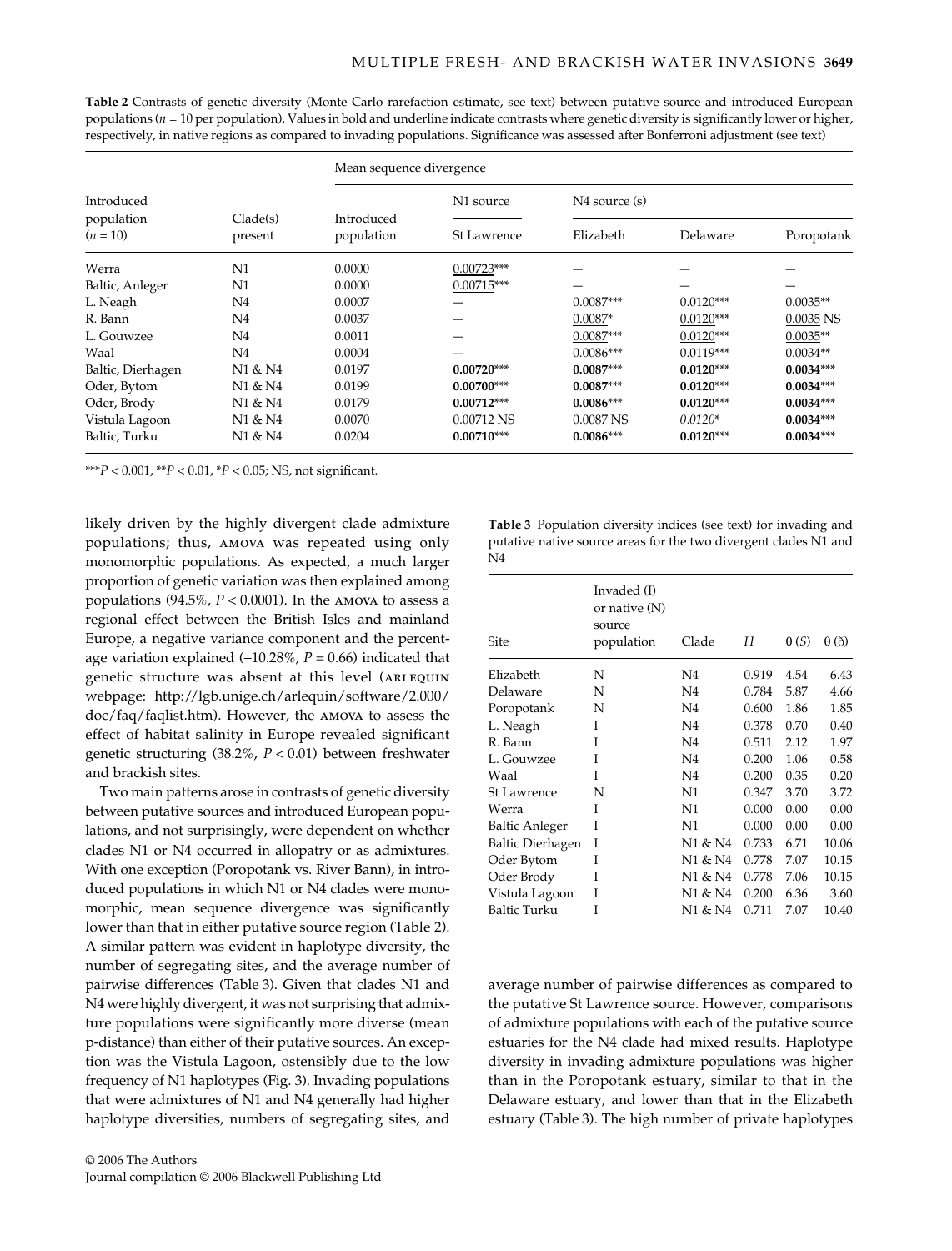present in the latter two estuaries may explain this pattern (see Fig. 3). Nevertheless, additional measures of population genetic diversity [θ(*S*); θ(3)] were largely higher in admixture populations as compared to each of the putative N4 source populations.

# **Discussion**

# *Sources and pathways of independent invasions*

Genetic differences among allopatric, native populations should provide opportunities to discern the source of introduced populations, as well as whether founding populations have been derived from single or multiple sources. Our study identified at least three independent invasions, sourced from geographically and genetically distinct populations. The NI clade occurred in England and in Eastern Europe, and was sourced to the St Lawrence estuary. This pattern is consistent with a pre-1931 ballast water transfer to brackish habitats of western England (see Hynes 1955), with subsequent dispersal throughout brackish and tidal waters after transfer to the German Werra system (Schmitz 1960; Fig. 1). The N4 clade was distributed in Ireland and Europe, and was sourced to the Delaware/Chesapeake Bay region. The co-occurrence of haplotypes N4a and N4b in Ireland and in the Delaware estuary supports the latter as the most parsimonious source of this introduction, although the Elizabeth and Poropotank estuaries cannot be excluded (Fig. 3). Additionally, haplotypes N4d and N4e — which were found in Ireland but not in any native estuaries — grouped close to those from the Delaware estuary, differing by a single basepair substitution from N4a and providing further support of a Delaware source (Fig. 2). The four N4 haplotypes that were found in Ireland also occurred throughout Europe, corroborating the species' spread from Ireland after their introduction to Dutch fresh waters (Nijssen & Stock 1966; Pinkster *et al*. 1992; Fig. 1). The third clade N3, which occurred in the Great Lakes, was sourced to the Hudson and St Lawrence estuaries (Figs 2,3). However, in the St Lawrence estuary, haplotypes from the N3 clade cooccurred with those of the N1 clade. Kelly *et al*. (2006) showed that this distribution was geographically disjunct since several native populations that grouped within the N3 clade occurred in the mid-Atlantic region. This supported a probable introduction to the St Lawrence estuary from the Hudson (Kelly *et al*. 2006). Considering that the St Lawrence River is the main navigational corridor to the Great Lakes, it is likely that the St Lawrence River served as the donor region in a secondary invasion from the Hudson (see Holeck *et al*. 2004).

The co-occurrence in Europe of haplotypes from geographically and genetically distinct North American clades indicates multiple introductions. These admixture zones are consistent with reports of intentional seeding of the species in the Dutch IJsselmeer and the German River Werra from Ireland and England, respectively, and their subsequent spread from these sites (Schmitz 1960; Nijssen & Stock 1966).

## *Genetic bottlenecks with invasion?*

We found significantly lower genetic diversity in invading, monomorphic N1 and N4 populations of *Gammarus tigrinus* as compared to their putative sources (Tables 2,3). Genetic bottlenecks are commonly reported in studies of colonizing species, either because low founding population size predisposes the species to drift effects or because of intense selection in the novel environment (e.g. Tsutsui *et al*. 2000; Sakai *et al*. 2001; Hawley *et al*. 2006). It should be noted, however, that low neutral genetic diversity commonly reported in invasion genetic studies may not be indicative of the high additive genetic variation that underlies adaptive phenotypic traits (Lee 2002; Barton & Turelli 2004). For example, Lindholm *et al*. (2005) showed that in introduced guppy *Poecilia reticulata* populations, low genetic diversity in mitochondrial and microsatellite markers was contrasted by high additive genetic variance. Similarly, Loh & Bitner-Mathe (2005) found that, despite a population bottleneck, a large amount of additive genetic variation for wing size and shape was retained in the fruit fly *Zaprionus indianus* after invasion of Brazil from Africa. Wing morphology–latitude correlations are considered adaptive in fruit flies; thus, Loh & Bitner-Mathe (2005) suggested that such high additive variation facilitated the species rapid and broad latitudinal distribution in South America.

Despite a loss of neutral genetic diversity in the invading *G. tigrinus* in Europe, we also detected population admixtures which displayed elevated genetic diversity relative to source estuaries. For example, while haplotype diversity for admixture populations at Dierhagen, Germany, Turku, Finland, and two sites in the Oder River, Poland, were similar to those in the Delaware and higher than those in the St Lawrence River, other measures of diversity were consistently higher in the introduced populations (Tables 2 and 3). These findings are similar to the increased neutral genetic diversity in invading populations of brown anole lizards *Anolis sagrei* (Kolbe *et al*. 2004) and of brown algae *Undaria pinnatifida* (Voisin *et al*. 2005). Both studies suggested that admixture and the subsequent redistribution of genetic variation from among populations in the native range to within populations in the introduced range was important to invasion success. However, correlating neutral genetic diversity with a population's ability to adapt to future environmental change is tenuous at best (Lee 2002).

Detailed historical, ecological and genetic data for the *G. tigrinus* invasion of Europe support the hypothesis that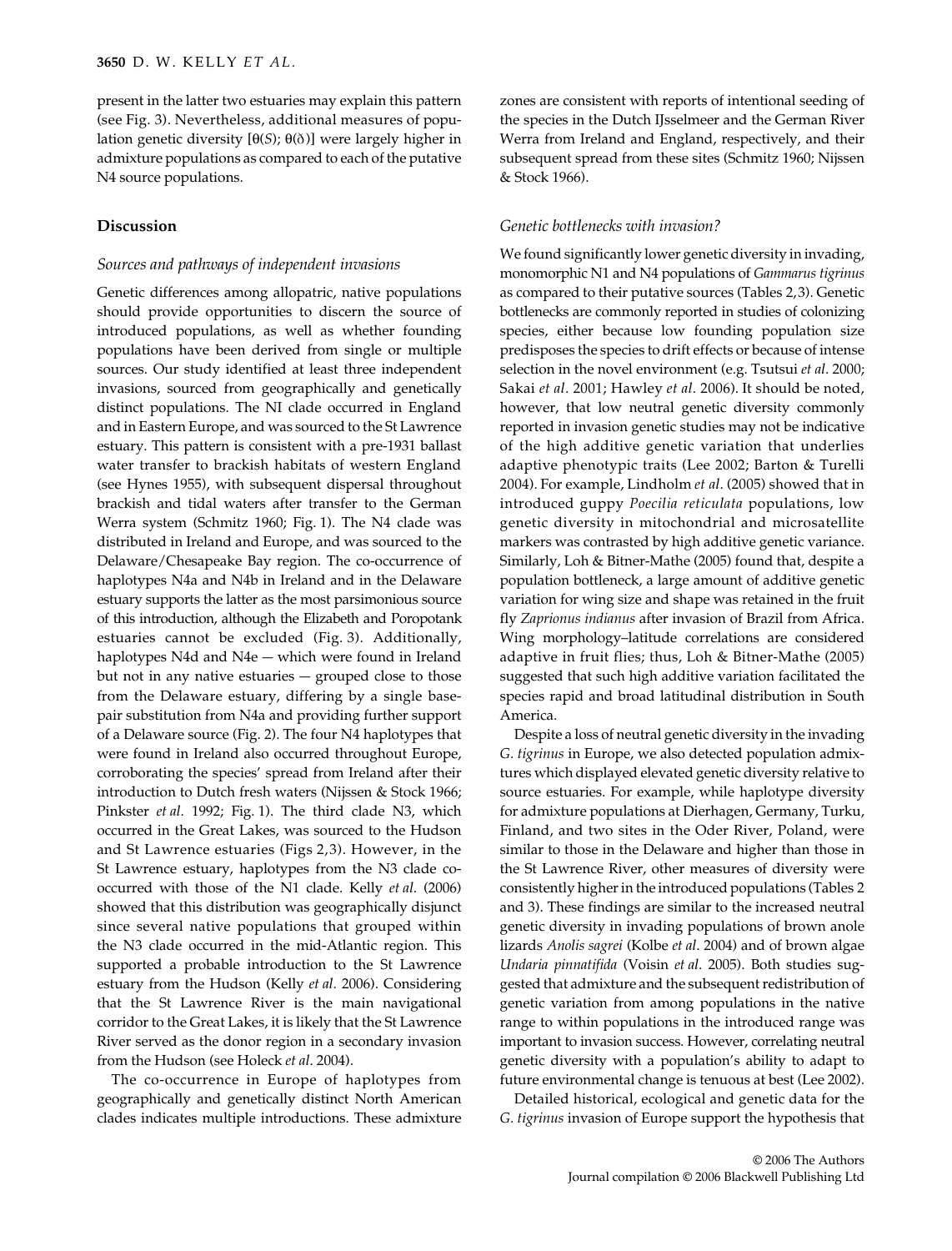increased genetic diversity associated with multiple introductions from genetically divergent sources has accelerated their range expansion and habitat distribution (see Ellestrand & Schierenbeck 2000; Lee 2002). For example, N1 and N4 admixture populations were distributed across both brackish and freshwater habitats, unlike monomorphic populations of either clade. Historical data also show that prior to contact, lineages N1 and N4 each had more restricted ranges. Dutch and German populations were allopatric and highly divergent at allozyme markers (presumably clades N4 and N1) during 1975 through 1983 (Dieleman & Pinkster 1977; Bulnheim 1985). In 1981, allozyme markers showed an admixture in the Ems estuary near the Dutch–German border (see Bulnheim 1985) providing the first evidence that contact and gene flow may have occurred. By 1987, *G. tigrinus* had spread east of the Werra River and of the western Baltic Sea (Tittizer *et al*. 2000). Within 15 years, it occurred from the Oder River to the Gulf of Riga and northern Finnish Baltic region (Zettler 1998; Szaniawska *et al*. 2003; Pienimaki *et al*. 2004; J. Kotta, personal communication; M. Zettler, personal communication; see also Fig. 3). This dispersal rate was over twofold greater than that attained in the previous 27–30 years, during which the clades were strictly allopatric. The observed increase in dispersal rate is unlikely to be due to increased dispersal routes as most canals were constructed long before the species established in mainland Europe (see Jaźdźewski 1980). Indeed, other studies suggest that evolutionary change and resulting range expansion may be dependent on gene flow through multiple introductions of individuals from genetically diverse sources (Villablanca *et al*. 1998; Kolbe *et al*. 2004; Voisin *et al*. 2005). However, in these situations it is unclear whether multiple introductions have stimulated invasiveness after colonization or merely represent additional introductions in new areas (see Ellestrand & Schierenbeck 2000). Genetically divergent, introduced European lineages were restricted to fresh or brackish water habitats in allopatry but in contact zones they occurred in both habitat types. It will be interesting to determine whether this process has generated novel genotypes and hence novel adaptations. This could be achieved through assessment of cytonuclear disequilibrium indicative of reproductive isolation between the mitochondrial lineages (*sensu* Asmussen *et al*. 1987). Crossbreeding experiments between the two parental clades, together with common garden experiments, could then assess if the salinity distribution resulted from adaptive changes.

#### *Environmental transitions during invasion*

Unlike many invasions in which species move between similar habitats in native and introduced regions, the transition experienced by *G. tigrinus* moving from estuarine, native habitats to freshwater habitats should have predisposed individuals to withstand substantial osmotic stress. Such acclimation may have resulted in a stronger selection pressure than that in other invasions in which the environmental change may be much less extreme (see Lee & Bell 1999; Reznick & Ghalambor 2001). Furthermore, the loss of genetic diversity during the first invasion (North America to Ireland) followed by a second invasion (Ireland to Europe) associated with no loss in genetic diversity is perhaps best explained by a founder effect compounded by selection effects during the first colonization event. As Lee (1999) demonstrated, low survival and strong directional selection for freshwater tolerance accompany estuarine to freshwater transitions. Freshwater invasion in Ireland was probably facilitated by a large initial propagule supply (from ships' ballast; see Hynes 1955) providing sufficient numbers and additive genetic variation to allow severe selection losses in the newly established population. The possibility that mainland European populations were sourced directly from North America is discounted by documented introduction of *G. tigrinus* from Ireland to Europe, its subsequent spread, and the observed molecular patterns in this study.

Our data suggest that several independent lineages have breached freshwater during invasion. However, native populations of euryhaline species may vary in salinity distribution or even occur as cryptic freshwater populations (e.g. Bastrop *et al*. 1998; Lee & Petersen 2002). To assess this possibility, we collected additional data on the salinity distribution of putative source estuarine populations. We sampled across a salinity gradient in the Delaware estuary (N4 clade) in June and December 2004, and found *G. tigrinus* only in waters between 3.6 and 18.0 PSU, and never at freshwater sites (salinity < 0.5 PSU). Likewise, Palmer & Ricciardi (2004) showed that *G. tigrinus* (N1 clade) was absent from freshwater sections of the St Lawrence River. The species was also absent in archived Great Lakes' samples (Barton & Hynes 1976) which we have examined. Furthermore, all individuals except one in introduced populations in the Great Lakes had the same N3 haplotype as native populations, a pattern inconsistent with deeper levels of divergence expected in a more ancient colonization (see Lee 1999). Collectively, these data support recent freshwater invasions, similar to the independent invasions of freshwater in the estuarine copepod *Eurytemora affinis*, though they involve different mechanisms (Lee 1999). For example, the range expansion of *E. affinis* into fresh water occurred either within the same drainage, or during acclimation when formerly saline habitats became impounded (see Lee & Bell 1999; Lee 1999). With the exception of the Great Lakes, *G. tigrinus* invasions occurred between continents and likely involved a more intense selective regime after ballast water discharge. However, the extent of selection effects on the evolution of populations may be lineage and habitat-dependent (e.g. Lee 1999; Vasquez *et al*. 2005).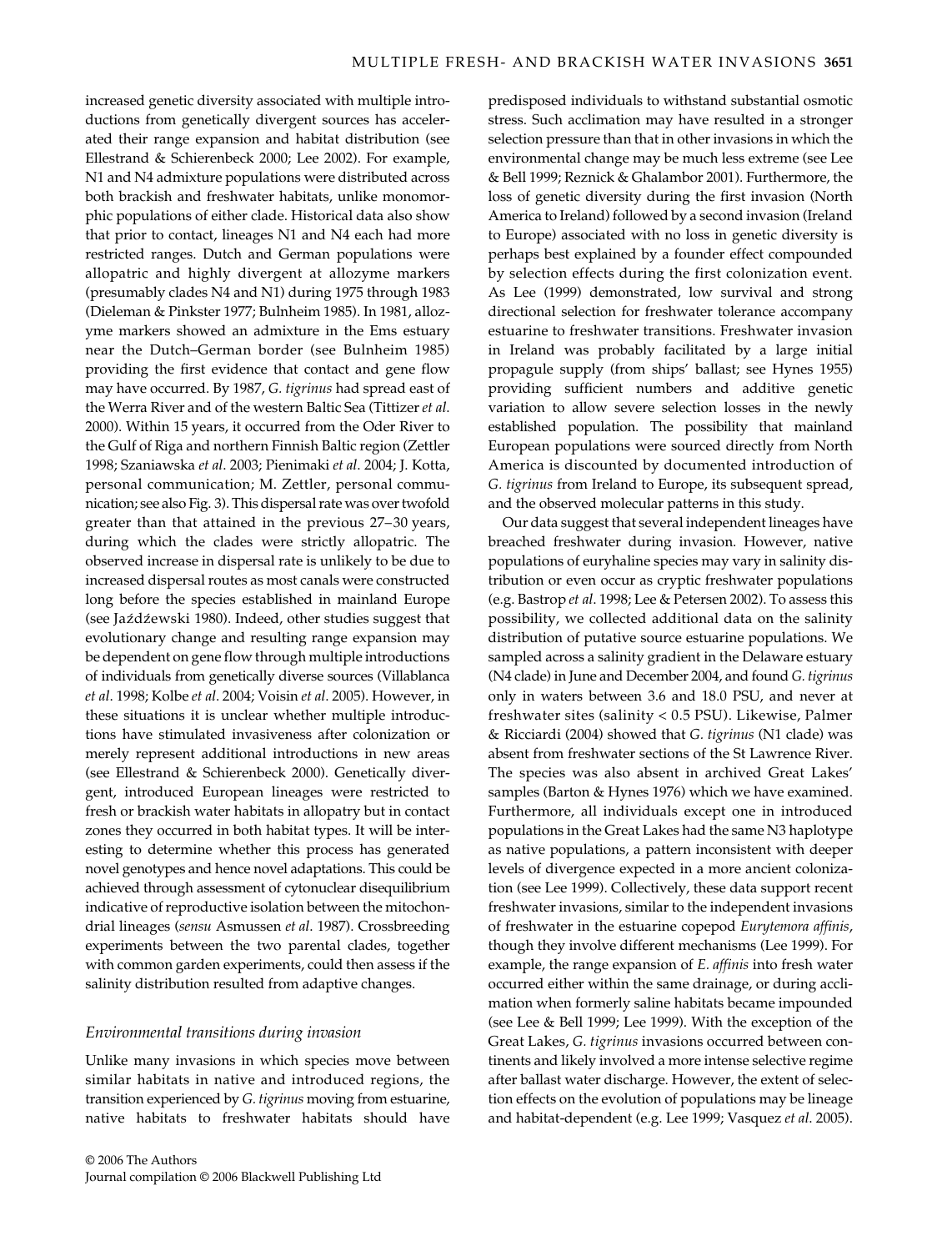This is partially supported in the *G. tigrinus* invasion of Europe where populations monomorphic for clades N1 and N4 had different habitat salinity associations. Furthermore, populations that were presumably monomorphic for the N1 clade were not observed in freshwater, and despite its rapid spread throughout the salt-polluted Werra River, populations declined under low-salinity regimes (see Ruoff 1968; Jaźdźewski 1980). Although this suggests lineage variation in adaptation, the history of introduction alone is congruent with the allopatric distribution of clades N1 and N4 between the two habitat types. That is, N1 was intentionally spread to a brackish site in mainland Europe from a similar habitat in England, whereas N4 was intentionally transferred to a freshwater site in mainland Europe from a similar habitat in Ireland. To test this, salinitytolerance experiments are needed for populations from each clade.

Our study highlights a need to incorporate ecological and genetic analyses at the population level and over the full native range of a species when examining the processes associated with novel environmental transitions. As well, recognition of ecological differences among populations (e.g. Lee & Bell 1999) should be an important consideration in predicting future spread of introduced species, particularly for studies that utilize environmental niche modelling.

# **Acknowledgements**

We thank the following people for providing specimens: Jan Ciborowski, Mike Grabowski, Dirk Platvoet, Mariel van Rhiel, Marjo Pienimaki, Misun Kang, Lee Knight, Gesche Winkler, Jaimie Dick, Franz Scholl, Bruce Cowell, David Knott, Geoff Smith, Michael Zettler, Peter Zwick. Thanks also to Derek Gray for assistance with field collections and Dave Barton and Anthony Ricciardi for providing archival samples and data. We acknowledge financial support to D.W.K. from a GLIER postdoctoral fellowship, to J.R.M. from an Ontario Graduate Scholarship, to D.D.H. from NSERC Discovery and Canada Research Chair programs, and to H.J.M. an NSERC CRO and DFO Invasive Species Research Chair.

# **References**

- Asmussen MA, Arnold J, Avise JC (1987) Definition and properties of disequilibrium statistics for associations between nuclear and cytoplasmic genotypes. *Genetics*, **115**, 755–768.
- Baker HG (1967) Support for Baker's Law—as a rule. *Evolution*, **21**, 853–856.
- Barrett SCH, Shore JS (1989) Isozyme variation in colonising plants. In: *Isozymes in Plant Biology* (eds Soltis DE, Soltis PS), pp. 106–126. Dioscorides Press, Portland, Oregon, USA.
- Barton DR, Hynes HBN (1976) The distribution of amphipoda and isopoda on the exposed shores of the Great Lakes. *Journal of Great Lakes Research*, **2**, 207–214.
- Barton NH, Turelli M (2004) Effects of genetic drift on variance components under a general model of epistasis. *Evolution*, **58**, 2111–2132.
- Bastrop R, Jurss K, Sturmbacher C (1998) Cryptic species in a marine polychaete and their independent introduction from

North America to Europe. *Molecular Biology and Evolution*, **15**, 97–103.

- Bousfield EL (1973) *Shallow-Water Gammaridean Amphipoda of New England*. Cornell University Press, London.
- Bulnheim H-P (1980) Zum Vorkommen von *Gammarus tigrinus*im Nord-Ostsee-Kanal. *Archives Fuer Fischereiwissenschaft*, **30**, 67–73.
- Bulnheim H-P (1985) Genetic differentiation between natural populations of *Gammarus tigrinus*(Crustacea, Amphipoda) with reference to its range extension in European continental waters. *Archive für Hydrobiologie*, **102**, 273–290.
- Dieleman J, Pinkster S (1977) Further observations on the range extension of the alien amphipod *Gammarus tigrinus* Sexton, 1939, in the Netherlands during the years 1974–76. *Bulletin Zoologisch Museum Universiteit Van Amsterdam*, **6**, 21–29.
- Ellestrand NC, Schierenbeck KA (2000) Hybridization as a stimulus for the evolution of invasiveness in plants? *Proceedings of the National Academy of Sciences, USA*, **97**, 7043–7050.
- Excoffier L, Smouse PE, Quattro JM (1992) Analysis of molecular variance inferred from metric distance among DNA haplotypes: application to human mitochondrial DNA restriction data. *Genetics*, **131**, 479–491.
- Gotelli NJ, Colwell RK (2001) Quantifying biodiversity: procedures and pitfalls in the measurement and comparison of species richness. *Ecology Letters*, **4**, 379–391.
- Hawley DM, Hanley D, Dhondt AA, Lovette IJ (2006) Molecular evidence for a founder effect in invasive house finch (*Carpodacus mexicanus*) populations experiencing an emergent disease epidemic. *Molecular Ecology*, **15**, 263–275.
- Holeck KT, Mills EL, MacIsaac HJ, Dochoda MR, Colautti RI, Ricciardi A (2004) Bridging troubled waters: understanding links between biological invasions, transoceanic shipping, and other entry vectors in the Laurentian Great Lakes. *Bioscience*, **54**, 919–929.
- Hynes HBN (1955) Distribution of some freshwater Amphipoda in Britain. *Verhandlungen der Internationalen Vereinigung für Theoretische und Angewandte Limnologie*, **12**, 620–628.
- Jaźdźewski K (1980) Range extensions of some Gammaridean species in European inland waters caused by human activity. *Crustaceana, Suppl*., **6**, 84–107.
- Jaźdźewski K, Konopacka A, Grabowski M (2002) Four Ponto-Caspian and one American gammarid species (Crustacea, Amphipoda) recently invading Polish waters. *Contributions to Zoology*, **71**, 115–122.
- Kalinowski ST (2004) Counting alleles with rarefaction: private alleles and hierarchical sampling designs. *Conservation Genetics*, **5**, 539–543.
- Kelly DW, MacIsaac HJ, Heath DD (2006) Vicariance and dispersal effects on phylogeographic structure and speciation in a widespread estuarine invertebrate. *Evolution*, **60** (2), 257–267.
- Kolbe JJ, Glor RE, Schettino LRG, Lara AC, Larson A, Losos JB (2004) Genetic variation increases during biological invasion by a Cuban lizard. *Nature*, **431**, 177–181.
- Kumar S, Tamura K, Nei M (2004) MEGA3: integrated software for molecular evolutionary genetics analysis and sequence alignment. *Briefings in Bioinformatics*, **5**, 150–163.
- Lee CE (1999) Rapid and repeated invasions of fresh water by the copepod *Eurytemora affinis*. *Evolution*, **53**, 1423–1434.
- Lee CE (2002) Evolutionary genetics of invasive species. *Trends in Ecology & Evolution*, **17**, 386–391.
- Lee CE, Bell MA (1999) Causes and consequences of recent freshwater invasions by saltwater animals. *Trends in Ecology & Evolution*, **14**, 284–288.